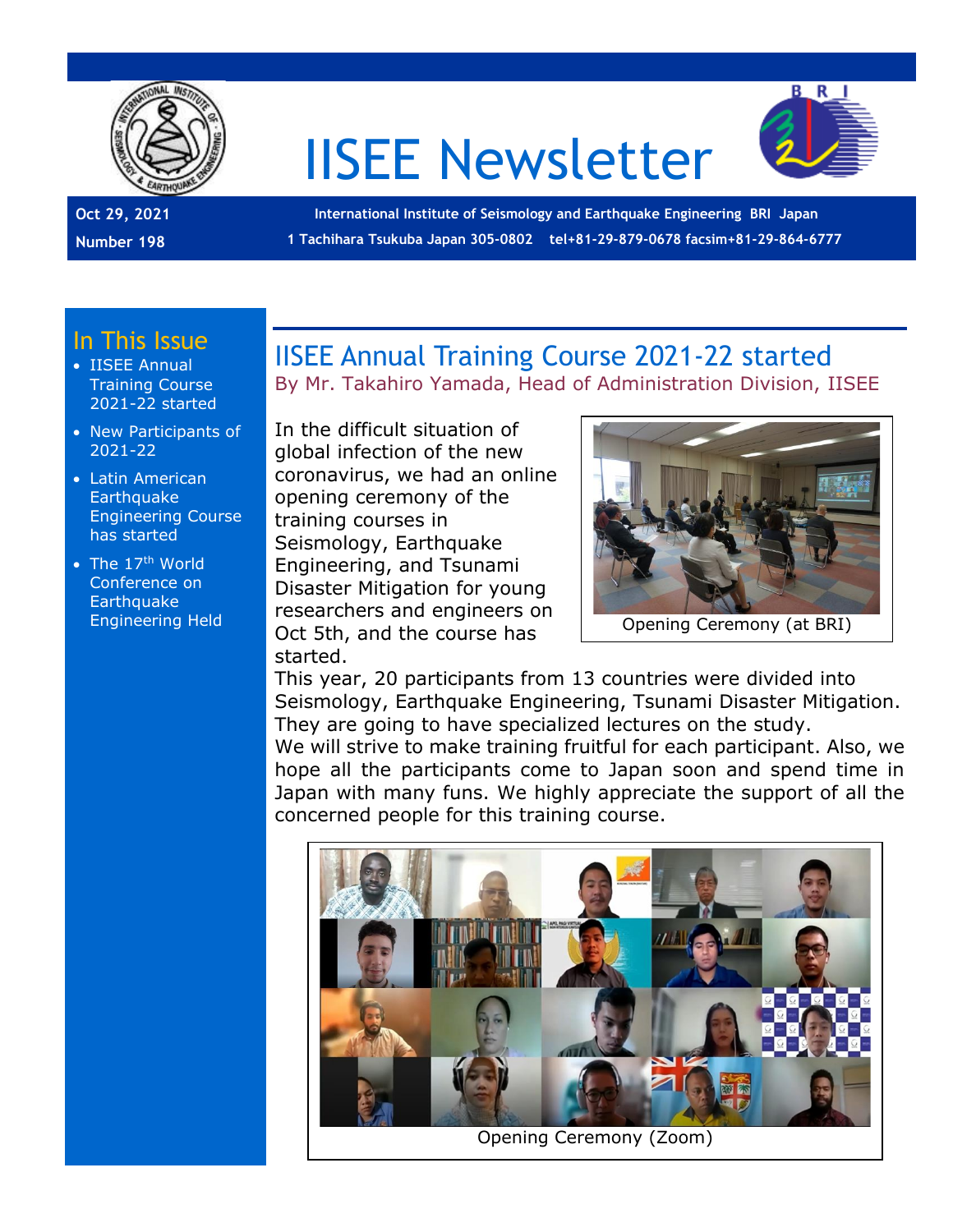## New Participants of 2021-22

## IISEE Net and **Training**

[IISEENET](http://iisee.kenken.go.jp/net/) [IISEE-UNESCO Lecture](http://iisee/lna/)  **[Note](http://iisee/lna/)** [IISEE E-learning](http://iisee/el/)

[Synopsis Database](http://iisee/syndb/)

[Bulletin Database](http://iisee/bltndb/)

### **Earthquakes**

[The 2011 off the Pacific](http://iisee/special2/20110311tohoku.htm)  [coast of Tohoku](http://iisee/special2/20110311tohoku.htm)  **[Earthquake](http://iisee/special2/20110311tohoku.htm)** 

[Reports of Recent](http://iisee/quakes.htm)  **[Earthquakes](http://iisee/quakes.htm)** 

[Utsu Catalog](http://iisee/utsu/index_eng.html)

[Earthquake Catalog](http://iisee/eqcat/Top_page_en.htm)

| 地震学(S)グループ (6名) |             |                                               |                                                                                                                                                                                                                                               |
|-----------------|-------------|-----------------------------------------------|-----------------------------------------------------------------------------------------------------------------------------------------------------------------------------------------------------------------------------------------------|
|                 |             | EL SALVADOR Mr. PINEDA ORTIZ Kevyn Enrique    | Seismology technician<br>Direction of Observatory Hazard and Natural Resources<br>Ministry of Environment and Natural Resources, MARN                                                                                                         |
| 2               | <b>FIJI</b> | Mr. MULE Saula                                | <b>Technical Assistant Seismology</b><br><b>Seismology Section</b><br>Ministry of Lands and Mineral Resources                                                                                                                                 |
| 3               |             | INDONESIA Mr. PRATAMA Wahyudi Nasrul          | Staff, Center for Engineering Seismology, Potential Geophysics and Time<br>Code BMKG, Operation Management of Engineering Seismology, Potential<br>Geophisics and Time Code DivisonMeteorology, Climatology, and<br>Geophysical Agency (BMKG) |
|                 |             | INDONESIA Ms. RATRI Aldilla Damayanti Purnama | <b>Staff</b><br>Geophysics<br>Meteorology, Climatology, and Geophysical Agency (BMKG)                                                                                                                                                         |
| 5               |             | INDONESIA Mr. WIJAYA Angga                    | <b>Staff</b><br>Operational Management of Engineering Seismology<br>Meteorology, Climatology, and Geophysical Agency (BMKG)                                                                                                                   |
| 8               |             | PHILIPPINES Mr. SIMBORIO Tom Carlo Enriquez   | Science Research Assistant, Seismological Observation and Earthquake<br>Prediction Division, Philippine Institute of Volcanology and Seismology<br>(PHIVOLCS)<br>Department of Science and Technology                                         |

| 研査エネ(E)グループ (9名) |  |                |                                                             |                                                                                                                                                      |  |  |
|------------------|--|----------------|-------------------------------------------------------------|------------------------------------------------------------------------------------------------------------------------------------------------------|--|--|
| ٠                |  | <b>ALGERIA</b> | Mr. AIT ALI SLIMANE Nassim                                  | Master II Student<br>Faculty of Civil Engineering/Department of Structures and Materials<br>University of Sciences and Technology, Houari Boumediene |  |  |
| $\overline{2}$   |  |                | BANGLADESH Mr. PAUL Indrajit Kumar                          | Research Engineer<br>Sail Mechanics and Foundation Engineering Division<br>Housing and Building Research Institute                                   |  |  |
| з                |  | <b>BHUTAN</b>  | Mr. TENZIN Kunzang                                          | Engineer<br>Division for conservation of heritage sites<br>Department of Culture                                                                     |  |  |
| 4                |  |                | EL SALVADOR Ms. CAMPOS CARRANZA Eugenia Guadalupe           | Project Engineer<br>Project/Structural Designers<br>INGENYARSE S.A. de C.V.                                                                          |  |  |
| 5                |  | <b>GHANA</b>   | Mr. FORDJOUR Benjamin Osei                                  | Geologist<br>Seismology and Geohazard<br>Ghana Geological Survey Authority                                                                           |  |  |
| 6                |  | <b>PERU</b>    | Mr. CUEVA RIVERA Jean Jairo                                 | Research Assistant<br>Structures Laboratory, Japan-Peru Center for Earthquake Engineering Research and<br>Disaster Mitigation (CISMID)               |  |  |
| $\overline{t}$   |  |                | TIMOR-LESTE : Ms. DA COSTA OLIVEIRA Vitoria Maria De Lillia | Assistant Officer<br>Earthquake and Seismology, Geo hazard Division<br>Institute of Petroleum and Geology, Public Institute                          |  |  |
| 8                |  | <b>TONGA</b>   | Ms. LEGER Victorina Stephanie Nodis (Vicky)                 | Chief<br>Housing Sector Resilience OfficerBuilding Control & Services DivisionMinistry of<br>Infrastructure                                          |  |  |
| 9                |  | <b>TONGA</b>   | Ms. MANU Mele Siale                                         | Geological Assistant Grade 2<br>Natural Resources Division<br>Ministry of Lands and Natural Resources                                                |  |  |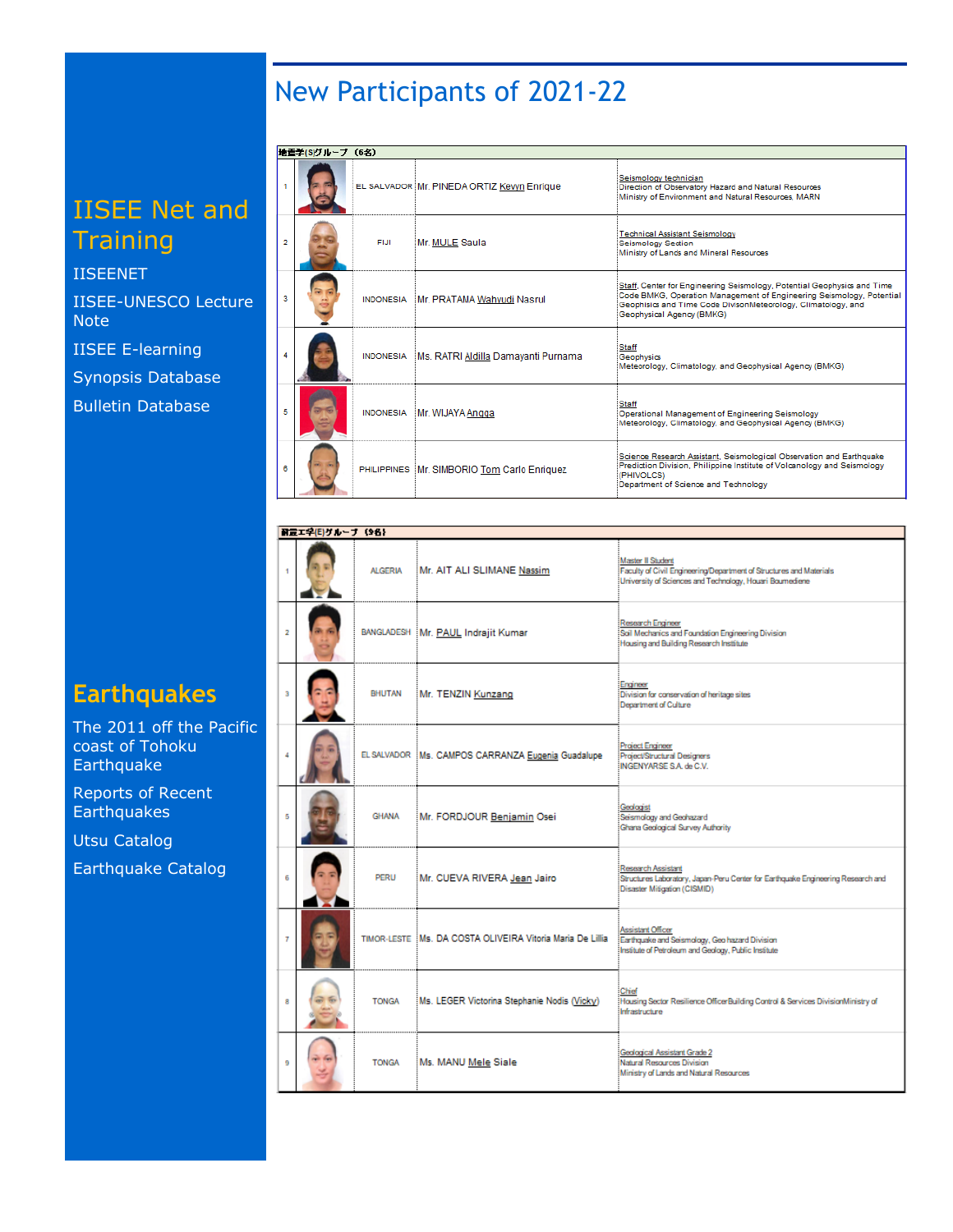#### **Call for Papers**

IISEE Bulletin is now accepting submissions of papers for the seismology, earthquake engineering, and tsunami. Developing countries are targeted, but are not limited.

Your original papers will be reviewed by the editorial members and some experts.

NO submission fee is needed.

Try to challenge!!



## Latin American Earthquake Engineering course has started

By Mr. Takahiro Yamada, Head of Administration Division, IISEE

Due to Covid-19, IISEE conducts Latin American Earthquake Engineering Course in 2020 and 2021 fully online. There are 12 participants include 1 executive officer from 7 countries such as Chile (1), Colombia (1), Dominican Republic (2), Ecuador (1), El Salvador (2), Nicaragua (4) and Peru (1). The opening ceremony of Latin American Earthquake Engineering Course was held online on Tuesday, Oct 12. Mr. Takeshi Watanabe, Director General of JICA Tsukuba and Dr. Mitsumasa Midorikawa, the President of BRI made their welcome speeches. Mr. VALDIVIA MACHADO Ramiro Jose from Nicaragua made a speech on behalf of all the participants. This course had started from 2014



Mr. Takeshi Watanabe, Director General of JICA Tsukuba



the President of BRI

which is executed in the aim of reducing damages from future